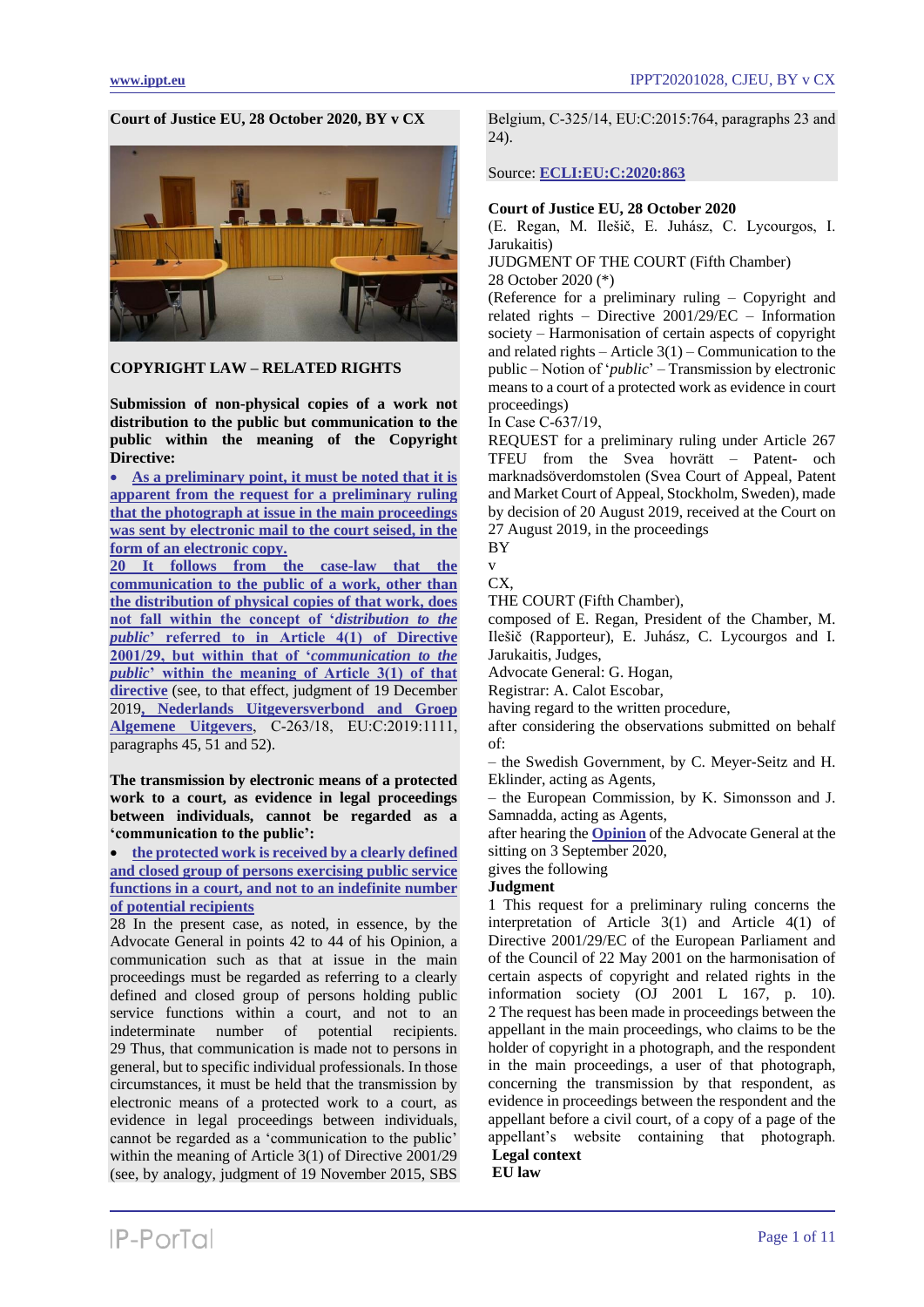3 Recitals 3, 9, 10 and 31 of Directive 2001/29 state: *'(3) The proposed harmonisation will help to implement the four freedoms of the internal market and relates to compliance with the fundamental principles of law and especially of property, including intellectual property, and freedom of expression and the public interest. …*

*(9) Any harmonisation of copyright and related rights must take as a basis a high level of protection, since such rights are crucial to intellectual creation. Their protection helps to ensure the maintenance and development of creativity in the interests of authors, performers, producers, consumers, culture, industry and the public at large. Intellectual property has therefore been recognised as an integral part of property. (10) If authors or performers are to continue their creative and artistic work, they have to receive an appropriate reward for the use of their work, as must producers in order to be able to finance this work. The investment required to produce products such as phonograms, films or multimedia products, and services such as "on-demand" services, is considerable. Adequate legal protection of intellectual property rights is necessary in order to guarantee the availability of such a reward and provide the opportunity for satisfactory returns on this investment. …*

*(31) A fair balance of rights and interests between the different categories of rightholders, as well as between the different categories of rightholders and users of protected subject matter must be safeguarded. The existing exceptions and limitations to the rights as set out by the Member States have to be reassessed in the light of the new electronic environment. … In order to ensure the proper functioning of the internal market, such exceptions and limitations should be defined more harmoniously. The degree of their harmonisation should be based on their impact on the smooth functioning of the internal market.'*

4 Article 3 of the directive, entitled '*Right of communication to the public of works and right of making available to the public other subject matter*', provides, in paragraph 1:

'*Member States shall provide authors with the exclusive right to authorise or prohibit any communication to the public of their works, by wire or wireless means, including the making available to the public of their works in such a way that members of the public may access them from a place and at a time individually chosen by them.*'

### 5 Article 4 of that directive, entitled '*Distribution right*', provides in paragraph 1:

'*Member States shall provide for authors, in respect of the original of their works or of copies thereof, the exclusive right to authorise or prohibit any form of distribution to the public by sale or otherwise.*' 6 Article 9 of that directive, entitled '*Continued application of other legal provisions*', states: '*This directive shall be without prejudice to provisions concerning in particular patent rights, trade marks, design rights, utility models, topographies of semi-* *conductor products, type faces, conditional access, access to cable of broadcasting services, protection of national treasures, legal deposit requirements, laws on restrictive practices and unfair competition, trade secrets, security, confidentiality, data protection and privacy, access to public documents, the law of contract.*'

### **Swedish law**

*…*

7 Paragraph 2 of the lagen (1960:729) om upphovsrätt till litterära och konstnärliga verk (upphovsrättslagen) (Law 1960:729 on copyright in literary and artistic works; '*the URL*') provides:

'*Subject to the limitations laid down in this law, copyright include the exclusive right to dispose of the work by reproducing it and by making it available to the public, whether in its original form or in modified form, in translation, in adaptation into another literary or artistic form or using another technique.*

*Any direct or indirect, temporary or permanent reproduction of a work, by any means and in any form, in whole or in part, shall be considered to be reproduction.*

*The work is made available to the public in the following cases:*

*1. When the work is subject to a communication to the public. Communication to the public occurs when the work is made available to the public, by wire or wireless means, from a place other than that where the public can enjoy that work. It includes any communication carried out in such a way that members of the public may access the work from a place and at a time individually chosen by them.*

*4. When a reproduction of the work is offered for sale, rental or on loan or otherwise distributed to the public. Any communication or performance of a work aimed at a large closed circle, in a professional context, shall be treated as a communication to the public or public performance.*'

8 Paragraph 49a of the URL provides:

'*The author of a photographic image shall enjoy the exclusive right of reproduction of that image and to make it available to the public. That right applies irrespective of whether the image is used in its original form or in modified form and regardless of the technique used.*'

9 Pursuant to the tryckfrihetsförordningen (Ordinance on the freedom of the press; '*the TFF*'), the promotion of freedom of expression and pluralistic information entails the right for everyone to access public documents. The TFF provides, in that regard, that any procedural document transmitted to a court, in any form, constitutes a public document. It follows that, subject to there being no confidential information in the document, anyone may request access to a procedural document sent to a court.

### **The dispute in the main proceedings and the questions referred for a preliminary ruling**

10 The appellant and the respondent in the main proceedings are both natural persons, each of whom operates a website.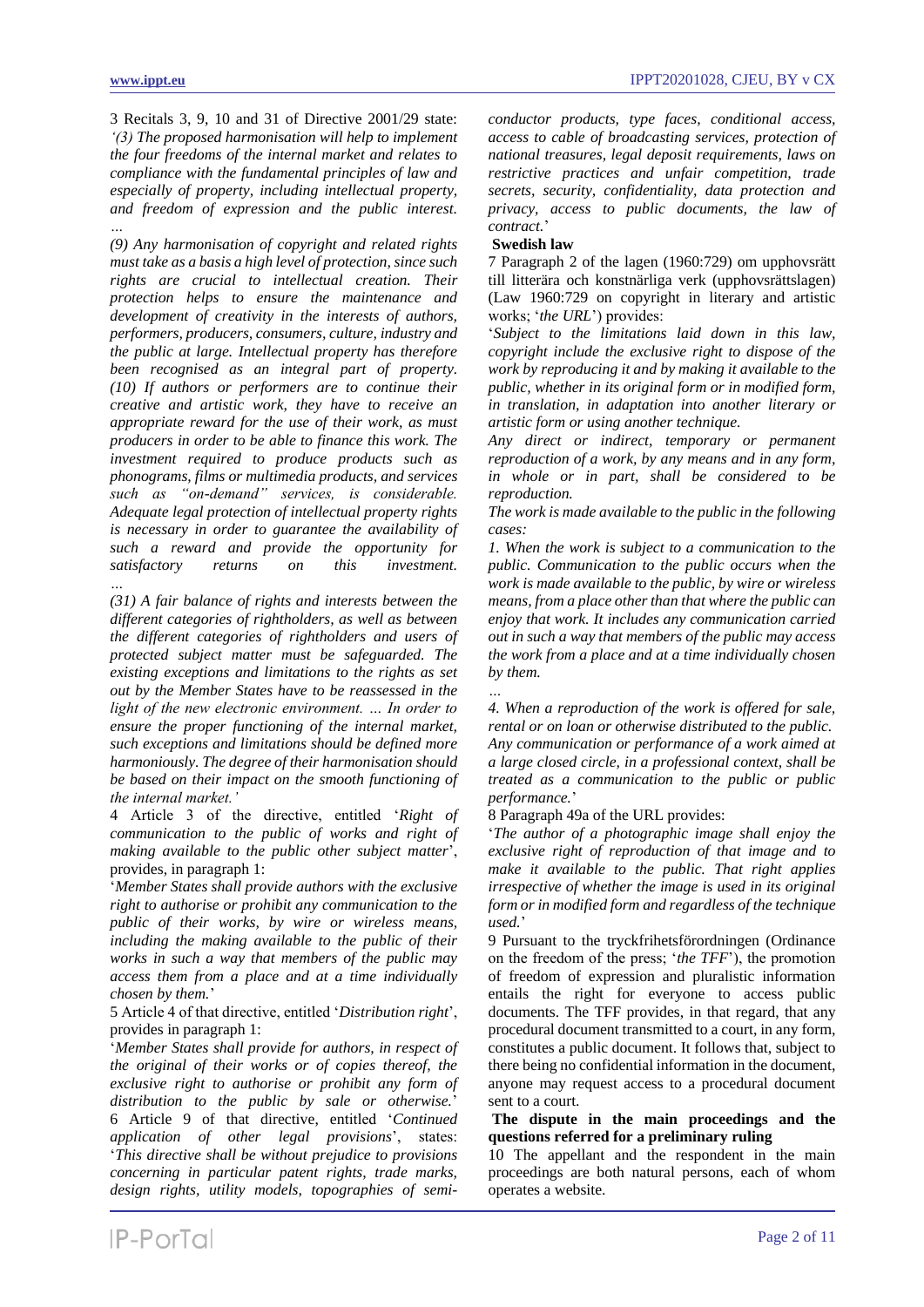11 In litigation before the Swedish civil courts, the respondent sent to the court seised, as evidence, a copy of a page of text containing a photograph, which page was taken from the appellant's website. 12 The appellant in the main proceedings, who claims to hold the copyright to that photograph, has asked that the respondent in the main proceedings be ordered to pay damages for infringement of copyright and for infringement of the special protection conferred on photographs respectively by Paragraphs 2 and 49a of the URL. The respondent denies any obligation to make reparation.

13 The court hearing the case at first instance held that that photograph was protected under Paragraph 49a of the URL. That court held that, since that photograph had been transmitted to a court in the context of a procedural step, any person could request its disclosure, pursuant to the applicable legal provisions. That court concluded that the respondent in the main proceedings had distributed that photograph to the public, within the meaning of the URL. However, it took the view that it was not established that the appellant in the main proceedings had suffered harm and, accordingly, dismissed his claim.

14 The appellant appealed to the Svea hovrätt, Patentoch marknadsöverdomstolen (Svea Court of Appeal, Patents and Market Court of Appeal, Stockholm, Sweden), the referring court.

15 That court states that it must rule in particular on whether the transmission of a copy of that photograph to a court in the context of a procedural step may constitute an unauthorised act of making a work available, for copyright purposes, as a distribution to the public or a communication to the public, the parties having stated, at the stage of the dispute before it, that the photograph in question had been sent by email to the court seised, in the form of an electronic copy. The national court is also asking whether a court may be regarded as falling within the concept of '*public*'.

16 In that regard, it observes that there is uncertainty as to the interpretation in EU law of the concepts of '*communication to the public*' and '*distribution to the public*', in the case of the transmission of a protected work to a court in the context of a procedural step, in particular as to whether a court may be regarded as falling within the concept of '*public*', within the meaning of Directive 2001/29, and whether the term '*public*' has the same meaning for the purposes of the application of Article  $3(1)$  and Article  $4(1)$  of that directive.

17 In addition, it is necessary to determine whether, when a document is transmitted to a court, whether in the form of a '*physical*' document or an attachment to an email, which transmission has the same effect and serves the same purpose in both cases, that transmission constitutes a '*communication to the public*' or a '*distribution to the public*'.

18 In those circumstances, the Svea hovrätt, Patent- och marknadsöverdomstolen (Svea Court of Appeal, Patents and Market Court of Appeal, Stockholm), decided to stay the proceedings and to refer the following questions to the Court for a preliminary ruling: *'(1) Does the term "public" in Articles 3(1) and 4(1) of Directive [2001/29] have a uniform meaning? (2) If question 1 is answered in the affirmative, is a court to be regarded as falling within the scope of the term "public", within the meaning of those provisions? (3) If question 1 is answered in the negative:*

*(a) in the event of communication of a protected work to a court, can that court fall within the scope of the term "public"?*

*(b) in the event of distribution of a protected work to a court, can that court fall within the scope of the term "public"?*

*(4) Does the fact that national legislation lays down a general principle of access to public documents in accordance with which any person who makes a request can access procedural documents transmitted to a court, except where they contain confidential information, affect the assessment of whether transmission to a court of a protected work amounts to a "communication to the public" or a "distribution to the public"?*'

### **Consideration of the questions referred**

<span id="page-2-0"></span>19 As a preliminary point, it must be noted that it is apparent from the request for a preliminary ruling that the photograph at issue in the main proceedings was sent by electronic mail to the court seised, in the form of an electronic copy.

20 It follows from the case-law that the communication to the public of a work, other than the distribution of physical copies of that work, does not fall within the concept of '*distribution to the public*' referred to in Article 4(1) of Directive 2001/29, but within that of '*communication to the public*' within the meaning of Article 3(1) of that directive (see, to that effect, judgment of 19 December 2019**[, Nederlands](https://www.ippt.eu/sites/ippt/files/2019/IPPT20191219_CJEU_NUV_v_Tom_Kabinet.pdf)  [Uitgeversverbond and Groep Algemene Uitgevers](https://www.ippt.eu/sites/ippt/files/2019/IPPT20191219_CJEU_NUV_v_Tom_Kabinet.pdf)**, C‑263/18, EU:C:2019:1111, paragraphs 45, 51 and 52). 21 In those circumstances, the view must be taken that,

by its questions, which it is appropriate to examine together, the referring court asks, in essence, whether Article 3(1) of Directive 2001/29 must be interpreted as meaning that the concept of '*communication to the public*', referred to in that provision, covers the transmission by electronic means to a court, as evidence in judicial proceedings between individuals, of a protected work.

22 In that regard, in accordance with the settled case-law of the Court concerning Article 3(1) of Directive 2001/29, the concept of *'communication to the public*' includes two cumulative criteria, namely an act of communication of a work and the communication of that work to a public (judgments of 31 May 2016, **[Reha](https://www.ippt.eu/sites/ippt/files/2016/IPPT20160531_CJEU_Reha_Training_v_Gema.pdf) [Training](https://www.ippt.eu/sites/ippt/files/2016/IPPT20160531_CJEU_Reha_Training_v_Gema.pdf)**, C‑117/15, EU:C:2016:379, paragraph 37, and of 19 December 2019, **[Nederlands Uitgeversverbond](https://www.ippt.eu/sites/ippt/files/2019/IPPT20191219_CJEU_NUV_v_Tom_Kabinet.pdf)  [and Groep Algemene Uitgevers](https://www.ippt.eu/sites/ippt/files/2019/IPPT20191219_CJEU_NUV_v_Tom_Kabinet.pdf)**, C‑263/18, EU:C:2019:1111, paragraph 61 and the case-law cited). 23 As is also clear from that case-law, first, any act by which a user gives access to protected works, with full knowledge of the consequences of that action, is liable to constitute an act of communication for the purposes of Article 3(1) of Directive 2001/29 (judgment of 14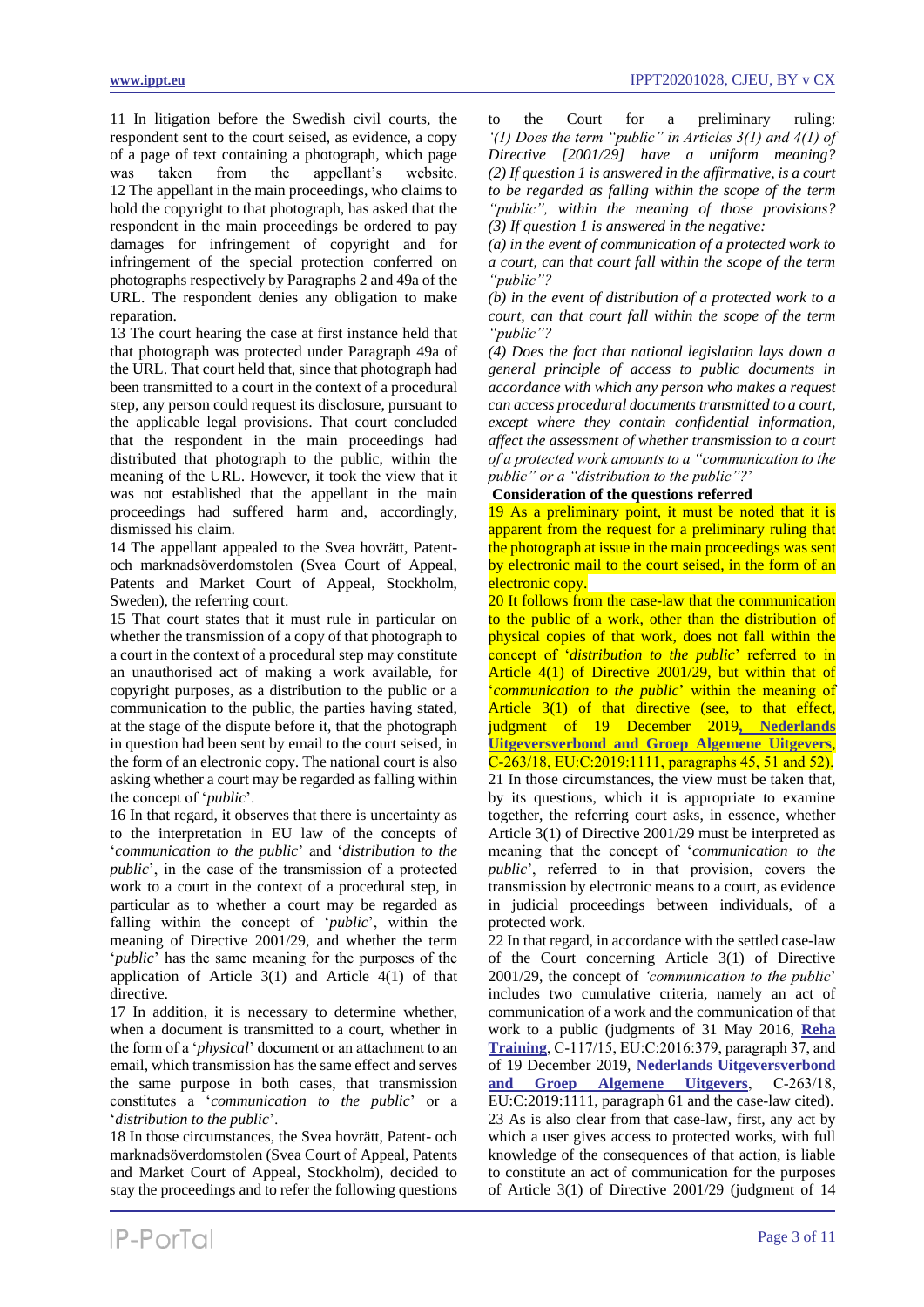June 2017, Stichting Brein, C‑610/15, EU:C:2017:456, paragraph 26).

24 That is the case where a protected work is transmitted by electronic means to a court as evidence in judicial proceedings between individuals. 25 Second, in order to be categorised as a '*communication to the public*', within the meaning of Article 3(1) of Directive 2001/29, the protected works must also in fact be communicated to a public (judgment of 14 June 2017, Stichting Brein, C‑527/15, EU:C:2017:456, paragraph 40 and the case-law cited). 26 In that regard, the concept of '*public*' refers to an indeterminate number of potential recipients and implies, moreover, a fairly large number of persons (judgments of 15 March 2012, **[SCF](https://www.ippt.eu/sites/ippt/files/2012/IPPT20120315_ECJ_SCF_v_Del_Corso.pdf)**, C‑135/10, EU:C:2012:140, paragraph 84; of 31 May 2016, **[Reha](https://www.ippt.eu/sites/ippt/files/2016/IPPT20160531_CJEU_Reha_Training_v_Gema.pdf)  [Training](https://www.ippt.eu/sites/ippt/files/2016/IPPT20160531_CJEU_Reha_Training_v_Gema.pdf)**, C‑117/15, EU:C:2016:379, paragraph 41, and of 29 November 2017, **[VCAST](https://www.ippt.eu/sites/ippt/files/2017/IPPT20171129_CJEU_VCAST_v_RTI.pdf)**, C‑265/16, EU:C:2017:913, paragraph 45).

27 With regard to the indeterminate number of potential recipients, the Court has observed that it means making a work perceptible in any appropriate manner to persons in general, that is, not restricted to specific individuals belonging to a private group (judgments of 15 March 2012, **[SCF](https://www.ippt.eu/sites/ippt/files/2012/IPPT20120315_ECJ_SCF_v_Del_Corso.pdf)**, C‑135/10, EU:C:2012:140, paragraph 85, and of 31 May 2016, **[Reha Training](https://www.ippt.eu/sites/ippt/files/2016/IPPT20160531_CJEU_Reha_Training_v_Gema.pdf)**, C‑117/15, EU:C:2016:379, paragraph 42).

<span id="page-3-0"></span>28 In the present case, as noted, in essence, by the Advocate General in points 42 to 44 of his Opinion, a communication such as that at issue in the main proceedings must be regarded as referring to a clearly defined and closed group of persons holding public service functions within a court, and not to an indeterminate number of potential recipients. 29 Thus, that communication is made not to persons in general, but to specific individual professionals. In those circumstances, it must be held that the transmission by electronic means of a protected work to a court, as evidence in legal proceedings between individuals, cannot be regarded as a '*communication to the public*' within the meaning of Article 3(1) of Directive 2001/29 (see, by analogy, judgment of 19 November 2015, **[SBS](https://www.ippt.eu/sites/ippt/files/2015/IPPT20151119_CJEU_SBS_Belgium.pdf)  [Belgium](https://www.ippt.eu/sites/ippt/files/2015/IPPT20151119_CJEU_SBS_Belgium.pdf)**, C‑325/14, EU:C:2015:764, paragraphs 23 and  $24$ ).

30 The existence in national law of rules on access to public documents is irrelevant in that regard. Such access is granted not by the user who has transmitted the work to the court, but by the latter to the individuals who so request, under an obligation and a procedure laid down by national law relating to access to public documents, the provisions of which are not affected by Directive 2001/29, as expressly provided for in Article 9 thereof.

31 It must be borne in mind, as follows from recitals 3 and 31 of Directive 2001/29, that the interpretation set out in paragraph 29 of this judgment enables, in particular in the electronic environment, the maintenance of a fair balance between the interest of the holders of copyright and related rights in the protection of their intellectual property rights now guaranteed by Article 17(2) of the Charter of Fundamental Rights of the European Union ('*the Charter*') and the protection of the interests and fundamental rights of users of protected subject matter as well as of the public interest (see, to that effect, judgment of 29 July 2019, Pelham and Others, C‑476/17, EU:C:2019:624, paragraph 32 and the case-law cited).

32 In particular, the Court has already had occasion to point out that it is in no way apparent from Article 17(2) of the Charter or from the Court's case-law that the right to intellectual property enshrined in that provision is inviolable and that protection of that right must therefore be guaranteed absolutely, since that right must be weighed against the other fundamental rights (see, to that effect, judgment of 29 July 2019, Pelham and Others, C‑476/17, EU:C:2019:624, paragraphs 33 and 34 and the case-law cited), which include the right to an effective remedy guaranteed in Article 47 of the Charter. 33 Such a right would be seriously compromised if a rightholder were able to oppose the disclosure of evidence to a court on the sole ground that that evidence contains subject matter protected by copyright. 34 In the light of all the foregoing considerations, the answer to the questions referred is that Article 3(1) of Directive 2001/29 must be interpreted as meaning that the concept of '*communication to the public'*, referred to in that provision, does not cover the transmission by electronic means of a protected work to a court, as evidence in judicial proceedings between individuals. **Costs**

35 Since these proceedings are, for the parties to the main proceedings, a step in the action pending before the national court, the decision on costs is a matter for that court. Costs incurred in submitting observations to the Court, other than the costs of those parties, are not recoverable.

On those grounds, the Court (Fifth Chamber) hereby rules:

Article 3(1) of Directive 2001/29/EC of the European Parliament and of the Council of 22 May 2001 on the harmonisation of certain aspects of copyright and related rights in the information society must be interpreted as meaning that the concept of '*communication to the public*', referred to in that provision, does not cover the transmission by electronic means of a protected work to a court, as evidence in judicial proceedings between individuals.

[Signatures]

### <span id="page-3-1"></span>OPINION OF ADVOCATE GENERAL **HOGAN** delivered on 3 September 2020(1) Case C‑637/19

BY

v

## CX

(Request for a preliminary ruling from the Svea hovrätt, Patent- och marknadsöverdomstolen) (Svea Court of Appeal, Patents and Market Court of Appeal, Stockholm, Sweden))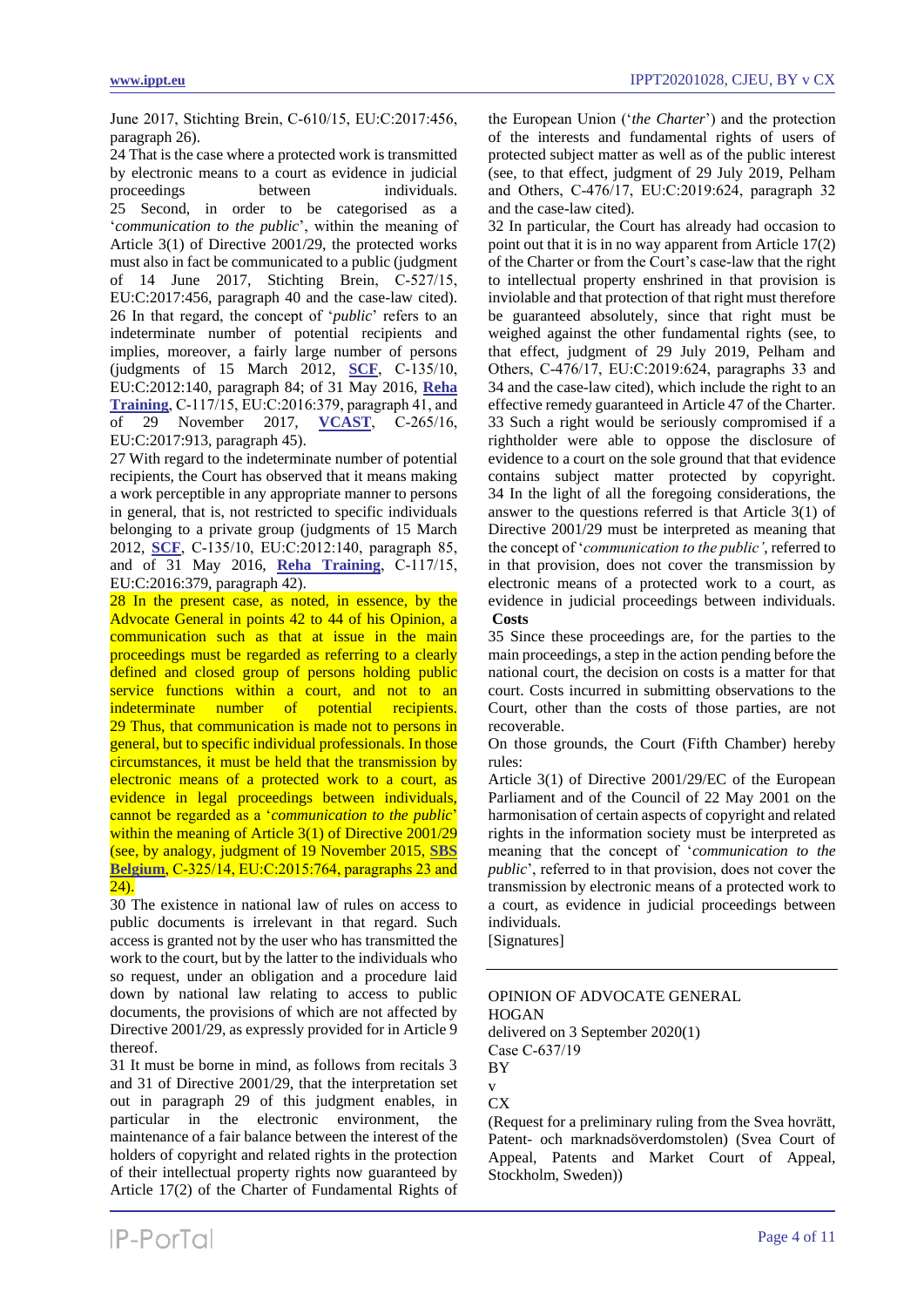(Reference for a preliminary ruling — Directive 2001/29/EC — Harmonisation of certain aspects of copyright and related rights — Article  $3(1)$  — Right of communication to the public — Article  $4(1)$  — Distribution right — Meaning of the term '*public*' — Transmission to a court of a copy of a protected work as evidence — Charter of Fundamental Rights of the European Union — Article 47 — Right to an effective remedy and to a fair trial — Article  $17(2)$  — Right to intellectual property)

## **I. Introduction**

1. The present request for a preliminary ruling, which was lodged at the registry of the Court on 27 August 2019, arises out of a dispute between two private persons, BY and CX, in the course of civil proceedings (2) which have now come before the Svea hovrätt, Patent- och marknadsöverdomstolen (Svea Court of Appeal, Patents and Market Court of Appeal, Stockholm, Sweden) . It raises issues of some importance regarding the interaction of EU copyright legislation and national freedom of information, together with the right to an effective remedy and a fair trial (as guaranteed by Article 47 of the Charter of Fundamental Rights of the European Union; '*the Charter*'). 2. Specifically, does the disclosure in national court proceedings of a work protected by copyright (in this case a photograph) amount to a '*communication to the public*' and/or a '*distribution to the public*' within the meaning of Article 3(1) and Article 4(1) of Directive 2001/29/EC of the European Parliament and of the Council of 22 May 2001 on the harmonisation of certain aspects of copyright and related rights in the information society? (3)

3. Before proceeding further, however, it is necessary first to set out the relevant legal framework. **II. Legal framework**

## **A. International law**

4. The World Intellectual Property Organisation (WIPO) adopted in Geneva on 20 December 1996 the WIPO Copyright Treaty ('*the WCT*'). The WCT was in turn approved on behalf of the European Community by Council Decision 2000/278/EC of 16 March 2000. (4) 5. Article 6 of the WCT, entitled '*Right of Distribution*', states:

*'(1) Authors of literary and artistic works shall enjoy the exclusive right of authorising the making available to the public of the original and copies of their works through sale or other transfer of ownership.*

### **B. EU law**

*…*'

6. Recitals 3, 9, 10, 15 and 31 of Directive 2001/29 state: *'(3) The proposed harmonisation will help to implement the four freedoms of the internal market and relates to compliance with the fundamental principles of law and especially of property, including intellectual property, and freedom of expression and the public interest. …*

*(9) Any harmonisation of copyright and related rights must take as a basis a high level of protection, since such rights are crucial to intellectual creation. Their protection helps to ensure the maintenance and*  *development of creativity in the interests of authors, performers, producers, consumers, culture, industry and the public at large. Intellectual property has therefore been recognised as an integral part of property. (10) If authors or performers are to continue their creative and artistic work, they have to receive an appropriate reward for the use of their work, as must producers in order to be able to finance this work. The investment required to produce products such as phonograms, films or multimedia products, and services such as "on-demand" services, is considerable. Adequate legal protection of intellectual property rights is necessary in order to guarantee the availability of such a reward and provide the opportunity for satisfactory returns on this investment. …*

*(15) The Diplomatic Conference held under the auspices of the World Intellectual Property Organisation (WIPO) in December 1996 led to the adoption of two new Treaties, the "WIPO Copyright Treaty" and the "WIPO Performances and Phonograms Treaty", dealing respectively with the protection of authors and the protection of performers and phonogram producers. Those Treaties update the international protection for copyright and related rights significantly, not least with regard to the so-called "digital agenda", and improve the means to fight piracy world-wide. The Community and a majority of Member States have already signed the Treaties and the process of making arrangements for the ratification of the Treaties by the Community and the Member States is under way. This Directive also serves to implement a number of the new international obligations.*

*… (31) A fair balance of rights and interests between the different categories of rightholders, as well as between the different categories of rightholders and users of protected subject-matter must be safeguarded. The existing exceptions and limitations to the rights as set out by the Member States have to be reassessed in the light of the new electronic environment. Existing differences in the exceptions and limitations to certain restricted acts have direct negative effects on the functioning of the internal market of copyright and related rights. Such differences could well become more pronounced in view of the further development of transborder exploitation of works and cross-border activities. In order to ensure the proper functioning of the internal market, such exceptions and limitations should be defined more harmoniously. The degree of their harmonisation should be based on their impact on the smooth functioning of the internal market.*'

7. Article 3 of that directive, entitled '*Right of communication to the public of works and right of making available to the public other subject-matter*', provides:

'*1. Member States shall provide authors with the exclusive right to authorise or prohibit any communication to the public of their works, by wire or wireless means, including the making available to the public of their works in such a way that members of the*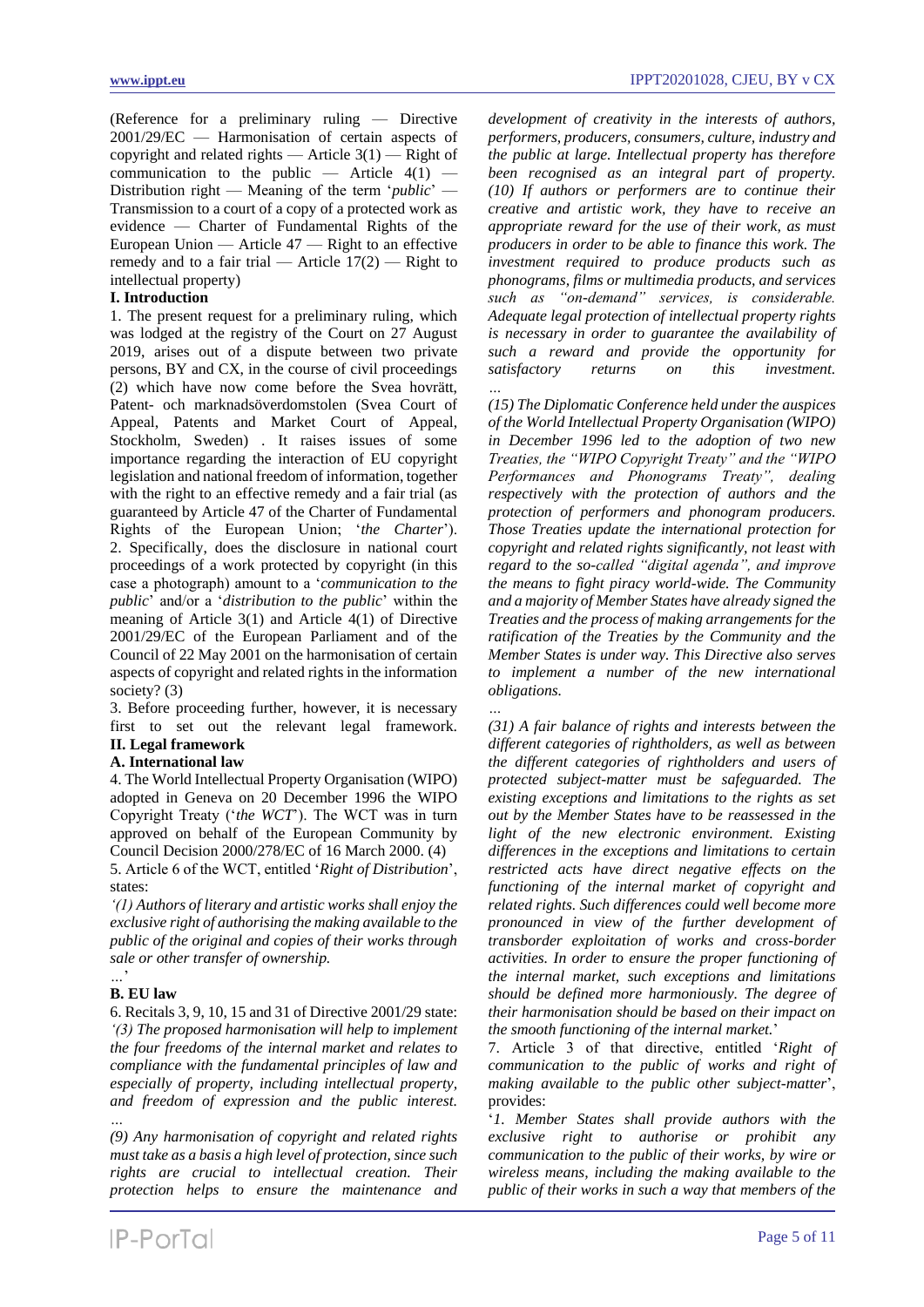*public may access them from a place and at a time individually chosen by them.*

# *…*'

*…*

*…*

8. Article 4 of Directive 2001/29, entitled '*Distribution right*', states:

'*1. Member States shall provide for authors, in respect of the original of their works or of copies thereof, the exclusive right to authorise or prohibit any form of distribution to the public by sale or otherwise. …*'

9. Article 5 of Directive 2001/29, entitled '*Exceptions and limitations*', provides in paragraph 3 thereof:

'*Member States may provide for exceptions or limitations to the rights provided for in Articles 2 and 3 in the following cases:*

*(e) use for the purposes of public security or to ensure the proper performance or reporting of administrative, parliamentary or judicial proceedings; …*'

### **C. National law**

10. Article 2 of the lagen (1960:729) om upphovsrätt till litterära och konstnärliga verk (upphovsrättslagen) (Law No 729 of 1960 on copyright in literary and artistic works; '*the Law on Copyright*') provides: *'[(1)] Subject to the limitations laid down in this law, copyright includes the exclusive right to dispose of the work by reproducing it and by making it available to the public, whether in its original form or in modified form, in translation, in adaptation into another literary or artistic form or using another technique. [(2)] Any direct or indirect, temporary or permanent reproduction of a work, by any means and in any form, in whole or in part, shall be considered as reproduction. [(3)] The work is made available to the public in the following cases:*

*1. When the work is subject to a communication to the public. Communication to the public occurs when the work is made available to the public, by wire or wireless means, from a place other than that where the public can enjoy that work. It includes any communication carried out in such a way that members of the public may access the work from a place and at a time individually chosen by them.*

*4. When a reproduction of the work is offered for sale, rental or on loan or otherwise distributed to the public. Any communication or performance of a work aimed at a large closed circle, in a professional context, shall be treated as a communication to the public or public performance, as the case may be.*'

11. Article 49a of the Law on Copyright states:

'*The author of a photograph has the exclusive right to reproduce that photograph and to make it available to the public. The right applies regardless of whether the image is used in its original form or in a modified form and irrespective of the technique used.*' 12. Pursuant to Chapter 2, Article 1 of the tryckfrihetsförordningen (Law on the Freedom of the Press), the promotion of freedom of expression and pluralistic information entails the right for everyone to access public documents. The Law on the Freedom of the Press is one of four basic fundamental laws in Sweden which enjoys a particular and special status akin to that of a constitution in other Member States. 13. The Law on the Freedom of the Press also provides, inter alia, that any procedural document transmitted to a court, in any form, is a public document. Chapter 2, Article 1 of the Law on the Freedom of the Press therefore has the effect that anyone can ask for access to a procedural document transmitted to a court. That rule of principle is however subject to an exception relating to confidential information.

14. The principle is therefore that the right of access to documents also concerns documents covered by copyright and related rights.

### **III. The facts of the main proceedings and the request for a preliminary ruling**

15. BY and CX are both natural persons each of whom operates a website. In the course of a prior dispute before the civil courts, CX sent a copy of a page of text, including a photograph, from BY's website as evidence in the underlying court proceedings. The photograph accordingly forms part of the documentary record in the proceedings.

16. BY claims to hold the copyright to that photograph and asks that CX be ordered to pay damages, first, for infringement of copyright and, second, for infringement of the special protection conferred on photographs by Article 49a of the Law on Copyright. CX contests any obligation to pay damages and maintains that the disclosure of the material for the purposes of the court proceedings did not amount to a copyright violation. 17. At first instance, the Patent- och marknadsdomstolen (Patent and Commercial Court, Sweden) held that the photograph was protected by rights related to copyright, that is to say, by the special protection conferred on photographs. That court found, however, that because the photograph was transmitted to it as a procedural document, any third party may request communication of the photograph in accordance with the applicable provisions of Swedish constitutional law on access to documents. Although the Patent- och marknadsdomstolen (Patent and Commercial Court) concluded that CX had distributed that photograph to the public within the meaning of the Law on Copyright, it considered that it had not been established that BY had suffered damage and, accordingly, dismissed its application.

18. BY appealed that judgment to the referring court.

19. The referring court considers that it must rule in particular on the question of whether the forwarding of a copy of that photograph to a court as a procedural step constitutes an unlawful making available of the work within the meaning of the relevant national copyright legislation, either as a distribution to the public or as a communication to the public.

20. It is not in dispute that the photograph was sent electronically (by email) to the court hearing the dispute between the parties in the form of an electronic copy. The national court is also seeking to ascertain whether a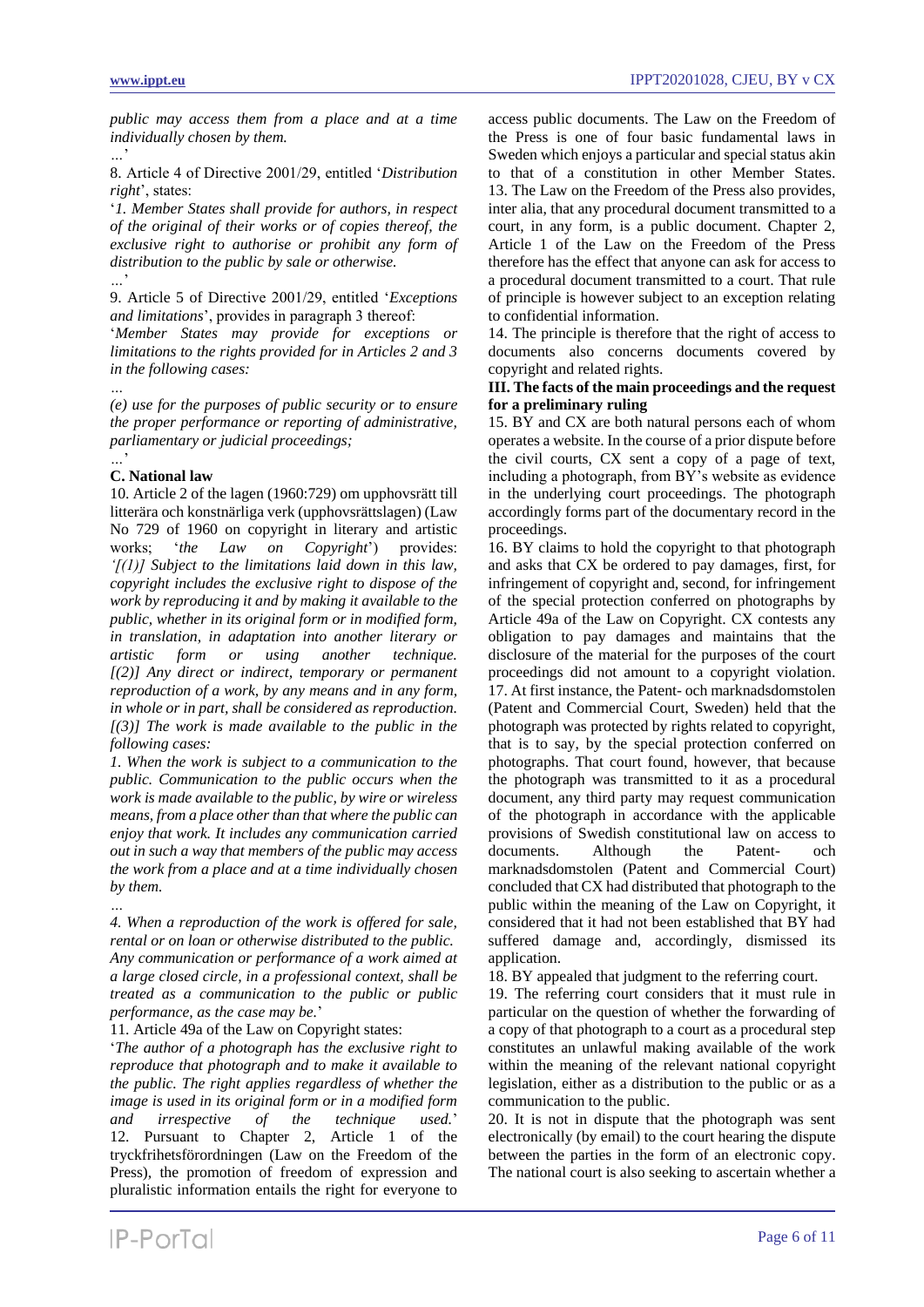court may be regarded as falling within the concept of '*public*' for these purposes.

21. The referring court points out that there is uncertainty as to the interpretation in Union law of the concepts of '*communication to the public*' and '*distribution to the public*' in the case of a transmission to a court in the course of civil proceedings of a copyright-protected work. This raises the question of, first, whether a court may be regarded as falling within the concept of '*the public*' within the meaning of Directive 2001/29 and, second, whether the term '*public*' must be given the same meaning in the context of the application of Articles 3(1) and 4(1) of Directive 2001/29.

22. In that regard, the referring court notes that the Court has held that the concept of '*public*' refers to an indeterminate number of potential addressees and involves, moreover, a fairly large number of persons. It further emphasised that the aim is to make a work perceptible in any manner appropriate to '*persons in general*', as opposed to specific persons belonging to a private group. (5)

23. It is also apparent from the case-law of the Court that the concept of '*distribution*', within the meaning of Article 4(1) of Directive 2001/29, has the same meaning as the expression '*making available to the public … by sale*' within the meaning of Article 6(1) of the WCT. It would appear, however, from the judgment of 13 May 2015, Dimensione Direct Sales and Labianca (C‑516/13, EU:C:2015:315), that for there to be '*distribution to the public*' it is sufficient that the protected work has been delivered to a member of the public. 24. It is also necessary to ascertain whether, where a procedural document is transmitted to a court, either in the form of a physical (paper) document or as an attachment to an electronic mail, it is a '*communication to the public*' or a '*distribution to the public*', since such transmission produces the same effects and has the same purpose in both cases.

25. The referring court considers that neither that court itself nor the members of its staff could be regarded as constituting the '*public*' in the general sense of the term. They could not, however, be regarded as belonging to a private group.

26. Moreover, according to the referring court, while the number of persons who, following transmission, have access to the work is certainly limited to the court's staff alone, that number would necessarily be variable and should be regarded from the outset as high. Finally, national law provides that anyone has a right of access to documents received by a court. 27. In those circumstances, the referring court stayed proceedings and referred the following questions to the Court for a preliminary ruling:

*'(1) Does the term "public" in Articles 3(1) and 4(1) of Directive [2001/29] have a uniform meaning? (2) If question 1 is answered in the affirmative, is a court to be regarded as falling within the scope of the term "public" within the meaning of those provisions? (3) If question 1 is answered in the negative:*

*(a) in the event of communication of a protected work to a court, can that court fall within the scope of the term "public"?*

*(b) in the event of distribution of a protected work to a court, can that court fall within the scope of the term "public"?*

*(4) Does the fact that national legislation lays down a general principle of access to public documents in accordance with which any person who makes a request can access procedural documents transmitted to a court, except where they contain confidential information, affect the assessment of whether transmission to a court of a protected work amounts to a "communication to the public" or a "distribution to the public"?*'

### **IV. Procedure before the Court**

28. Written observations were submitted by the European Commission.

29. A number of written questions were addressed by the Court to the Swedish Government. The Swedish Government responded to those questions on 6 May 2020.

### **V. Analysis**

### **A. First question**

30. By its first question the referring court inquires whether the term '*public*' in Articles 3(1) and 4(1) of Directive 2001/29 has a uniform meaning. (6) 31. In the procedure laid down by Article 267 TFEU providing for cooperation between national courts and the Court of Justice, it is for the latter to provide the national court with an answer which will be of use to it and enable it to determine the case before it. To that end, the Court may have to reformulate the questions referred to it having extracted from all the information provided by the referring court, in particular from the grounds of the order for reference, the points of Union law which require interpretation in view of the subject matter of the dispute in the main proceedings. (7)

32. In my view, it is not necessary for the Court to answer the first question and the other questions must thus be reformulated. In that regard, it is clear from paragraphs 3 and 6 of the request for a preliminary ruling that the protected photograph, (8) which is the subject of the proceedings before the referring court, was sent by email as evidence to the civil courts in the course of the proceedings before them.

33. Pursuant to Article 3(1) of Directive 2001/29, authors have the exclusive right to authorise or prohibit any communication to the public of their works, by wire or wireless means, including the making available to the public of their works in such a way that members of the public may access them from a place and at a time individually chosen by them. Moreover, Article 4(1) of that directive provides that authors have, in respect of the original of their works or of copies thereof, the exclusive right to authorise or prohibit any form of distribution to the public by sale or otherwise. Article 4(2) of Directive 2001/29 further provides that this right is exhausted where the first sale or other transfer of ownership in the European Union of the original or of a copy of the work is made by the rightholder or with his or her consent. (9)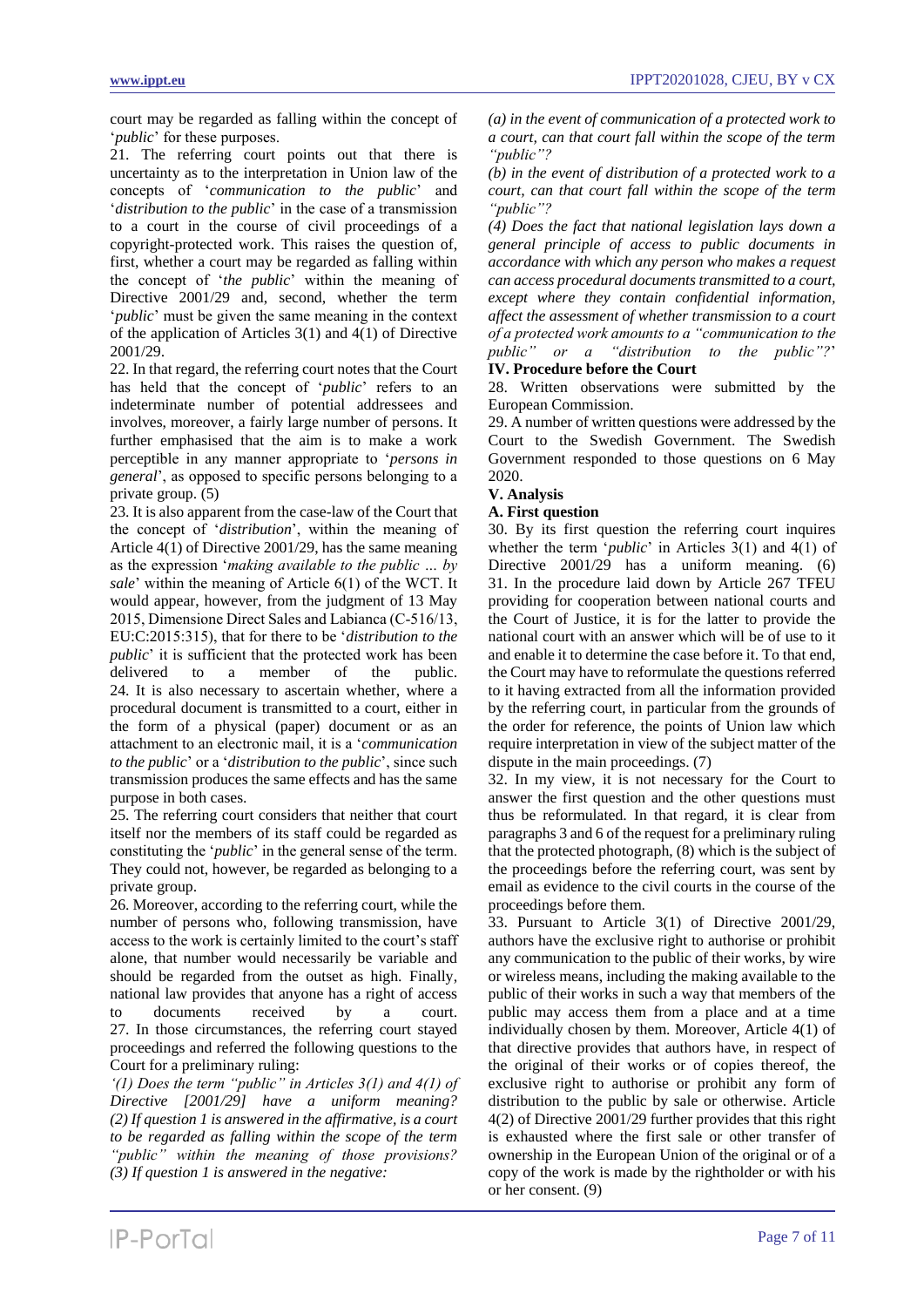34. It is clear, inter alia, from paragraphs 39 to 45 and 51 and 52 of the judgment of 19 December 2019, **[Nederlands Uitgeversverbond and Groep Algemene](https://www.ippt.eu/sites/ippt/files/2019/IPPT20191219_CJEU_NUV_v_Tom_Kabinet.pdf)  [Uitgevers](https://www.ippt.eu/sites/ippt/files/2019/IPPT20191219_CJEU_NUV_v_Tom_Kabinet.pdf)** (C‑263/18, EU:C:2019:111), that in order for there to be a '*distribution to the public*' pursuant to Article 4(1) of Directive 2001/29, the work must be put into circulation as physical copies, material items or tangible objects. (10) That particular requirement of Article 4(1) of Directive 2001/29 is not met when transmitting a work in intangible form by email. (11) 35. The transmission of a work by email instead constitutes, in my view, an act of communication or the making available of the work, by wire or wireless means, which may be accessed by the recipient from a place and at a time individually chosen by him or her in accordance with Article 3(1) of Directive 2001/29. The key question in the present proceedings however is whether that transmission is a communication or the making available to the '*public*' for the purposes of Article 3(1) of Directive 2001/29. (12)

36. I therefore consider that it is unnecessary for the Court to give an interpretation of Article 4(1) of Directive 2001/29 in the present proceedings. 37. In any event, irrespective of whether Article 3(1) or indeed Article 4(1) of Directive 2001/29 may be applicable to the facts in the main proceedings, as the judgment of 13 May 2015, Dimensione Direct Sales and Labianca (C‑516/13, EU:C:2015:315, paragraph 34), illustrates, Directive 2001/29 must be interpreted in a manner which secures effective and rigorous protection for the copyright holder.

38. This stringent requirement is further underscored by Article 17(2) of the Charter, which provides that intellectual property '*shall be protected*'. (13) 39. It is in the light of these requirements that I propose now to address the other questions of the referring court, subject to the necessary reformulations.

## **B. Second, third and fourth questions**

40. While the second, third and fourth questions posed by the referring court overlap, they essentially seek to ascertain whether, and if so, in what circumstances, the disclosure to a court by email of copyright material as evidence in the course of proceedings could amount to a communication to the public for the purposes of Article 3(1) of Directive 2001/29. I will first discuss these general issues and then conclude by answering the specific questions posed.

41. At the heart of the protection conferred by Article 3(1) of Directive 2001/29 lies the idea that the copyright holder is entitled to protection against the communication or the making available of the copyrighted material to the '*public*'. (14) Thus, subject to the exceptions and limitations laid down in Article 5 of Directive 2001/29, all acts of communication to the public of a work by a third party require the prior consent of its author.

42. While the communication of the protected material to third parties performing administrative or judicial functions may very well surpass '*a certain de minimis threshold*' given the number of people potentially involved, (15) it would not normally, in my view, constitute a '*communication to the public*' in the sense envisaged by Article 3(1) of Directive 2001/29, precisely because those persons, while not a private group (16) per se, would nonetheless be constrained by the nature of their official functions. In particular, they would not be entitled to treat the copyrighted material as being free from copyright protection. 43. The communication, for example, of such material by a litigant in the course of judicial proceedings to court officials or judicial office holders, aside from the fact that it does not have any independent economic significance, (17) would not enable the recipients of that material to do with it as they pleased. After all, in this example the material would have been communicated to such persons in their administrative or, as the case may be, judicial capacities and the further reproduction, communication or distribution of such material by them would be subject to certain express or implied legal and ethical restrictions, including copyright law, provided for by national law.

44. Despite the potentially high number of court officials involved, the communication would thus not be directed at an indeterminate number of potential recipients as required by the Court in paragraph 37 of its judgment of 7 December 2006, SGAE (C‑306/05, EU:C:2006:764). The communication would instead be aimed at a clearly defined and limited or closed group of people who exercise their functions in the public interest and who are, subject to verification by the referring court, bound by legal and ethical rules concerning, inter alia, the use and disclosure of information and evidence received in the course of court proceedings. 45. In my view, the communication of material protected by copyright to a court as evidence in the context of judicial proceedings does not, in principle, undermine the exclusive rights of the copyright holder of that material by, for example, depriving the copyright holder of the opportunity to claim an appropriate reward for the use of his or her work. The ability to submit copyrighted material as evidence in civil proceedings rather serves to ensure the right to an effective remedy and the right to a fair trial as guaranteed by Article 47 of the Charter. The rights of defence of a litigant would be seriously compromised if he or she were unable to submit evidence to a court in the event that another party to those proceedings or indeed a third party invoked copyright protection in respect of that evidence. (18)

46. In that regard, it must be stressed that the intellectual property rights enshrined in Article 17(2) of the Charter are not absolute rights but must be balanced or weighted against other rights guaranteed by the Charter. (19) 47. The substance of these rights are not compromised by reason of a national law or practice which enables litigants to make use of or to refer to copyrighted material in court proceedings, not least given that copyright protection is not thereby lost simply because it is so referred to in those proceedings. 48. By its fourth question, the referring court asks, in essence, whether this assessment is altered by the fact that Swedish legislation lays down a general principle of access to public documents in accordance with which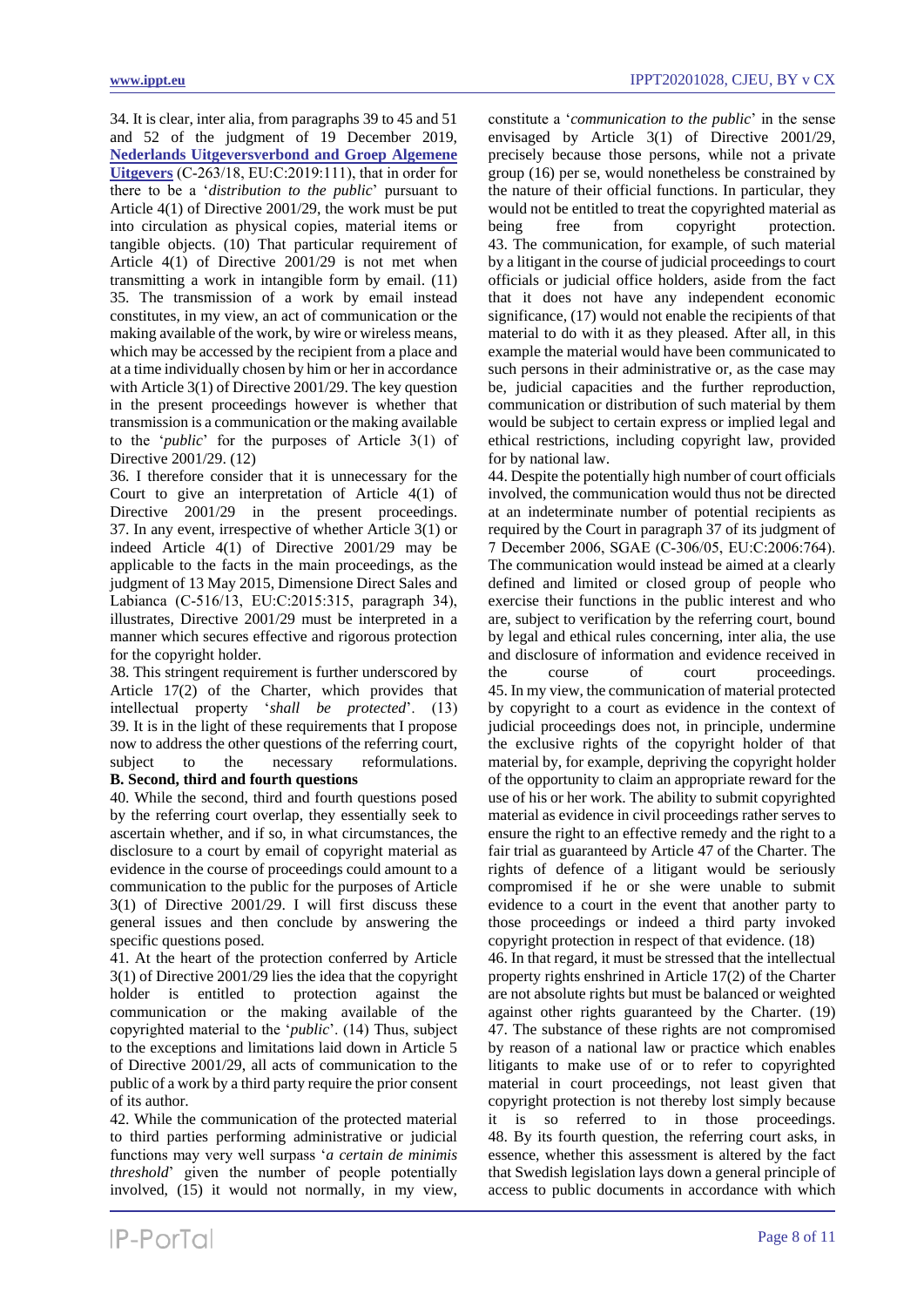any person who makes a request can access procedural documents transmitted to a court, except where they contain confidential information. (20) In my view, and as indicated by both the Commission (21) and the Swedish Government, (22) the communication of copyrighted material by a litigant to a court in such circumstances does not constitute a communication to the public by the litigant given that it is ultimately the court itself (or court officials) that may eventually grant access to the material under national freedom of information or transparency rules. (23) 49. In that regard, there is no indication in the file before the Court that the courts or court officials in Sweden have in fact granted access to the copyrighted material in question or indeed that such access has been requested.

50. The referring court merely indicated in its request for a preliminary ruling that national freedom of information law permits the general public to access this material as of right. (24) That, after all, is the general object of freedom of information legislation at both national and Union level. (25) Indeed, this concept is at the heart of the Swedish Law on the Freedom of the Press (26) — itself the inspiration for freedom of information legislation in so many other Member States and at Union level  $-$  in that, by virtue of Chapter 2, Article 1 of that law, court documents are generally accessible by members of the public as of right. (27) The Swedish Government also indicated that copyright is protected by the Swedish Constitution in accordance with the rules laid down in the Law on Copyright. Article 26b(1) of the Law on Copyright provides, however, that notwithstanding copyright rules, public documents shall be communicated to the public under the conditions set out in Chapter 2 of the Law on the Freedom of the Press.

51. To this general principle of transparency there are, however, exceptions. While this is ultimately a matter for the national court to verify, the Court has been informed by the Swedish Government in response to a written question posed by the Court that Article 23 of Chapter 31 of the OSL (28) contains a saver for copyrighted material. The effect of this saver would therefore appear to be  $-$  again, subject to verification by the referring court — that information contained in material which is subject to copyright is deemed, under certain conditions, confidential and cannot be divulged in the absence of a specific provision to the contrary. (29)

52. Moreover and perhaps more importantly, the Swedish Government stated that while Article 26b(1) of the Law on Copyright regulates the disclosure of public documents it does not grant a right to use such documents. According to that government, '*anyone who has been furnished a copy of the work pursuant to this provision may not therefore dispose of it in violation of the [Law on Copyright]. Any further use requires the permission of the author or must be based on one of the exceptions to copyright protection provided by the [Law on Copyright]*'.

53. It would thus appear that copyrighted material does not thereby enter the public domain via the freedom of information provisions of the Law on the Freedom of the Press simply because it has been disclosed or exhibited or otherwise made available in evidence during the course of court proceedings.

54. Put another way, the disclosure of such copyrighted material under transparency rules does not have the substantive effect such that that material loses its status as copyright protected and thereby enters the public domain.

55. It is thus clear, subject, of course, to ultimate verification by the national court, that Swedish law does not envisage or permit copyright protection to be lost merely because one of the parties has exhibited that material in the course of civil proceedings and a third party can subsequently gain access to that material by virtue of Swedish freedom of information law. 56. One might observe in conclusion that if that law were indeed otherwise and copyright could thereby be effectively lost through the simple expedient of exhibiting the copyrighted document in civil proceedings, then in my view the Kingdom of Sweden would plainly have failed properly to transpose the requirements of Directive 2001/29 and, for that matter, failed to comply with the requirements of Article 17(2) of the Charter with regard to the effective protection of intellectual property. Such a state of affairs would plainly compromise the substance of the required level of copyright protection which rightholders are guaranteed by Directive 2001/29 (and, for that matter, by Article 17(2) of the Charter), as they would be left without effective protection to prevent the loss of copyright in this manner.

57. Since, however, subject to verification by the referring court, this is plainly not the case, it is unnecessary to address this issue any further. 58. I therefore consider that the electronic transmission by a litigant or a party to proceedings of copyrighted material as evidence to a court does not constitute a '*communication to the public*' or a '*distribution to the public*' in accordance with Article 3(1) and Article 4(1) of Directive 2001/29. The mere fact that such evidence is considered a public document and that the public may thus, in principle, have access to the copyrighted material in question in accordance with national freedom of information or transparency rules does not entail that it enters the public domain and is free from copyright protection.

### **VI. Conclusion**

59. In view of all the foregoing considerations, I consider that the Court should answer the questions referred by the Svea hovrätt, Patent- och marknadsöverdomstolen (Svea Court of Appeal, Patents and Market Court of Appeal, Stockholm, Sweden) as follows:

'*The electronic transmission by a litigant or a party to proceedings of copyrighted material as evidence to a court does not constitute a "communication to the public" or a "distribution to the public" in accordance with Article 3(1) and Article 4(1) of Directive*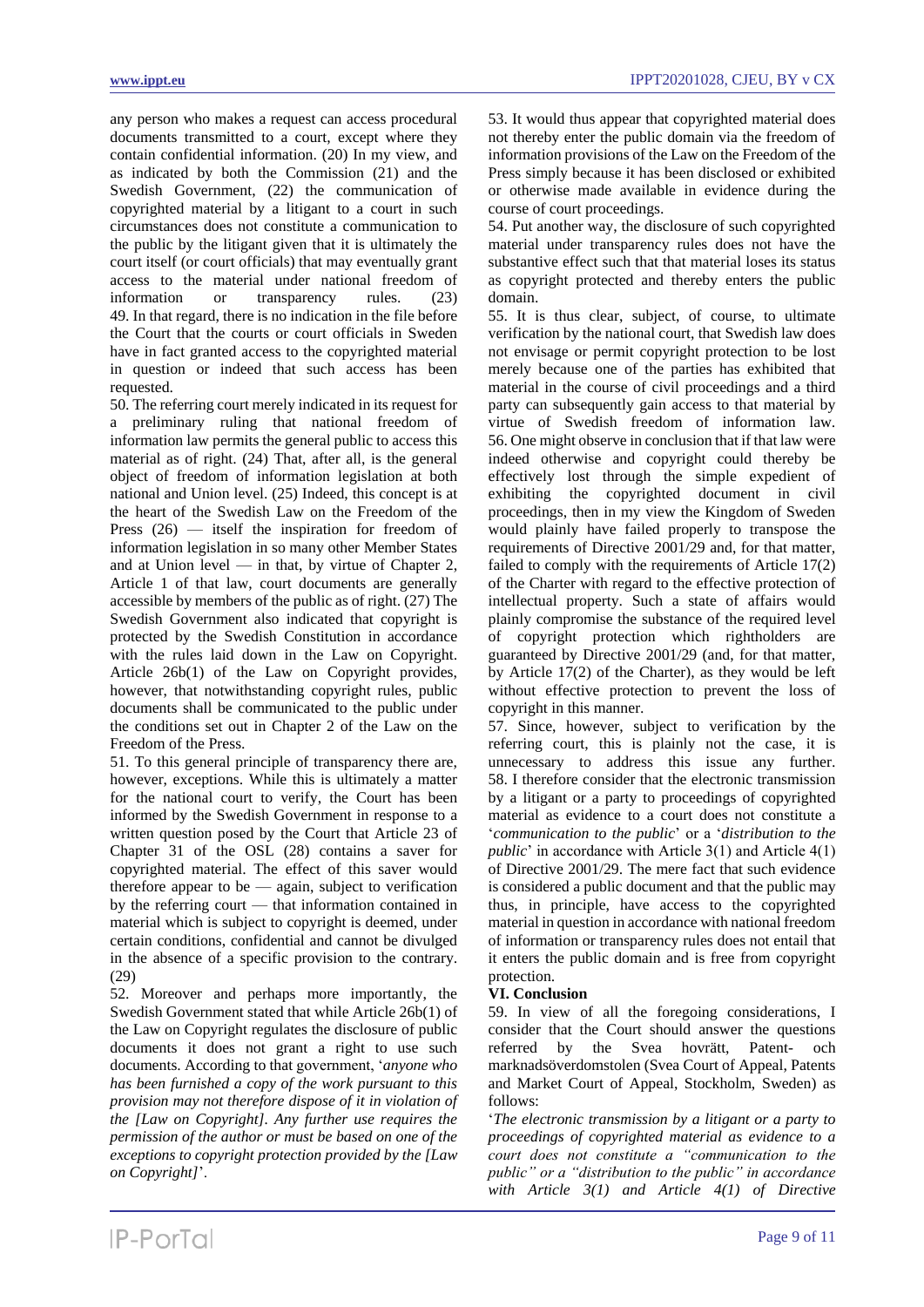*2001/29/EC of 22 May 2001 on the harmonisation of certain aspects of copyright and related rights in the information society. The mere fact that such evidence is considered a public document and that the public may thus, in principle, have access to the copyrighted material in question in accordance with national freedom of information or transparency rules does not entail that it enters the public domain and is free from copyright protection.*'

(3) OJ 2001 L 167, p. 10.

(4) Council Decision 2000/278/EC of 16 March 2000 on the approval, on behalf of the European Community, of the WIPO Copyright Treaty and the WIPO Performances and Phonograms Treaty (OJ 2000 L 89, p. 6).

5 See judgment of 31 May 2016, Reha Training (C‑117/15, EU:C:2016:379, paragraphs 41 and 42 and the case-law cited).

(6) The term '*public*' is not defined in Directive 2001/29. (7) See, by analogy, judgment of 19 December 2019, Nederlands Uitgeversverbond and Groep Algemene Uitgevers (C‑263/18, EU:C:2019:1111, paragraphs 31 and 32 and the case-law cited).

(8) See, by analogy, paragraph 14 of the judgment of 7 August 2018, Renckhoff (C‑161/17, EU:C:2018:634), in which the Court recalled that a photograph may be protected by copyright, provided that it is the intellectual creation of the author reflecting his or her personality and expressing his or her free and creative choices in the production of that photograph.

(9) Judgment of 19 December 2019, Nederlands Uitgeversverbond and Groep Algemene Uitgevers (C‑263/18, EU:C:2019:1111, paragraphs 35 and 36).

(10) I use these terms interchangeably for illustrative purposes only. I consider however that a '*distribution to the public*' takes place in the '*real*' rather than the '*virtual*' world and thus requires the circulation of a physical or tangible object.

(11) In addition, in paragraphs 22 and 26 of judgment of 19 December 2018, Syed (C‑572/17, EU:C:2018:1033), the Court stated that distribution to the public is characterised by a series of acts going, at the very least, from the conclusion of a contract of sale to the performance thereof by delivery to a member of the public. In addition, an act prior to the actual sale of a work or a copy thereof protected by copyright, which takes place without the rightholder's consent and with the objective of making such a sale, may infringe the distribution right as defined in Article 4(1) of Directive 2001/29. It is clear in the file before the Court that the transmission of the photograph as evidence in the course of judicial proceedings does not constitute a sale of that work or the transfer of ownership thereof or indeed a preparation of the sale of that work.

(12) It is settled case-law that the concept of '*communication to the public*' pursuant to Article 3(1) of Directive 2001/29 includes two cumulative criteria, namely an '*act of communication*' of a work and the communication of that work to a '*public*'. As regards the first of those elements, that is, the existence of an '*act of communication*', as is clear from Article 3(1) of Directive 2001/29, for there to be such an act it is sufficient, in particular, that a work is made available to a public in such a way that the persons forming that public may access it, irrespective of whether or not they avail themselves of that opportunity. So far as concerns the second of the abovementioned criteria, that is, that the protected work must in fact be communicated to a '*public*', it follows from the case-law of the Court that the concept of '*public*' refers to an indeterminate number of potential recipients and implies, moreover, a fairly large number of persons. See judgment of 7 August 2018, Renckhoff (C‑161/17, EU:C:2018:634, paragraphs 19, 20 and 22 and the case-law cited). In paragraph 68 of the judgment of 19 December 2019, Nederlands Uitgeversverbond and Groep Algemene Uitgevers (C‑263/18, EU:C:2019:1111), the Court recalled that the concept of '*public*' involves a certain de minimis threshold, which excludes from that concept a group of persons concerned that is too small, and, second, that in order to determine that number, the cumulative effect of making a protected work available, by downloading, to potential recipients should be taken into consideration. Account should therefore be taken, in particular, of the number of persons able to access the work at the same time, but also of how many of them may access it in succession.

(13) In paragraph 18 of the judgment of 7 August 2018, Renckhoff (C‑161/17, EU:C:2018:634), the Court recalled that it follows from recitals 4, 9 and 10 of Directive 2001/29 that the latter's principal objective is to establish a high level of protection for authors, allowing them to obtain an appropriate reward for the use of their works, including on the occasion of communication to the public. It follows that the concept of '*communication to the public*' must be interpreted broadly, as recital 23 of the directive expressly states.

(14) The Commission considers that the term '*public*' refers to physical persons and thus does not refer to institutions or jurisdictions. I do not, however, agree that the term '*public'* is limited to physical persons, as I believe it could also encompass legal persons such as companies.

(15) Such a group may not be small or insignificant but may well encompass a fairly large group of people. See judgment of 31 May 2016, Reha Training (C-117/15, EU:C:2016:379, paragraph 43).

(16) See judgment of 31 May 2016, Reha Training  $(C-117/15, EU:C:2016:379, paragraph 42 and the case$ law cited).

(17) See, by analogy, Article 5(1) of Directive 2001/29. (18) In paragraph 71 of the judgment of 6 November 2012, Otis and Others (C‑199/11, EU:C:2012:684), the

<sup>(1)</sup> Original language: English.

<sup>(2)</sup> It might be noted that it is not clear from the request for a preliminary ruling what the nature of the civil proceedings in question actually is or whether the evidence in question is relevant in the context of those proceedings.